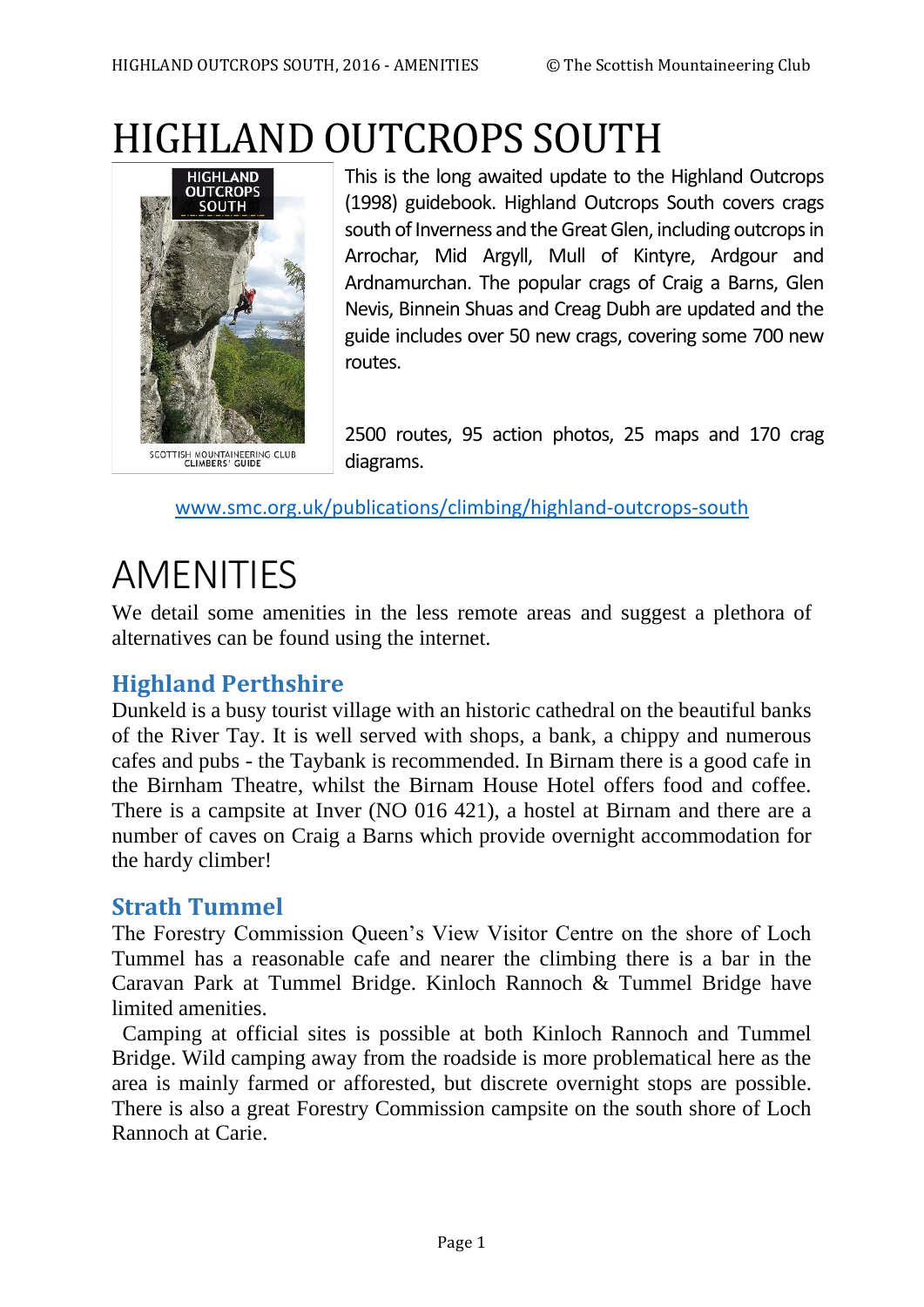# **Strathtay**

The Ballinluig truckers' cafe on the A9 junction to Aberfeldy is a regular stop for most folk giving cheap basic food. The Grandtully Hotel on the way to Aberfeldy is worth a visit (good canoeing and rafting!) and Aberfeldy itself has several cafes and a good outdoor shop (Munros) which sells some climbing gear and chalk. Excellent food is available at the Old Mill and The House of Menzies, near Weem and also in Kenmore. In Weem itself, the Weem Inn has recently been upgraded (2015) with a bar and restaurant.

#### **Strathearn**

Crieff is the main town in the area and is gaining a reputation for quality art galleries and a selection of quality cafes, bistros and restautants (including Thai, Nepalese, Indian and French). Muthill has an excellent Village Tea Shop. Crieff and Muthill also have 'Restaurants with Rooms' offering superb but costly French styled local food.

 Comrie also has a good selection of cafes, a great Deli and a good Fish & Chip shop whilst at Comrie Croft just to the east is a Mountain Bike Trails Centre with a Bike Park and a superb seasonal cafe open from Easter to October.

For bars, The Tower Bistro Pub and The Quaich in Crieff is good, the Royal Hotel in Comrie has a good bar and the Clachan Inn at Lochearnhead is probably the best watering hole for climbers based in Glen Ogle. All serve excellent food.

 Family diversions in the area, apart from the Bike Park, include The Crieff Visitor Centre with the 'Drovers' Museum', the Red Grouse (whisky) Experience at the Glen Turret Distillery, the Drummond Castle Gardens are the most impressive stately gardens in Scotland if that's your thing and the Ceramic Experience pottery below Benny Beg is great for young children. The Comrie Fortnight festival is held in July and the Crieff Highland Games in August. The Crieff Tryst (a walking and biking festival) is held in October.

Accommodation: There are a few organised campsites and caravan parks in the area although none are popular with climbers as most visit on a day basis. There are also some very good cheap B&Bs and hotels. The only bunkhouse style accommodation to date is Comrie Croft, between Crieff and Comrie which would be very handy for visitors from further afield. They also offer Tepees and Yurts as well as good camping with open fires allowed. Otherwise discrete camping or bivouacking is possible in those areas away from habitation (follow the Scottish Outdoor Access Code).

# **Strathyre**

Despite the acres of sitka plantations the strath is very picturesque, especially in its upper reaches around Loch Voil. It is a great place to mellow out, with an award winning hotel and restaurant near the head of the strath (the Monachyle Mhor).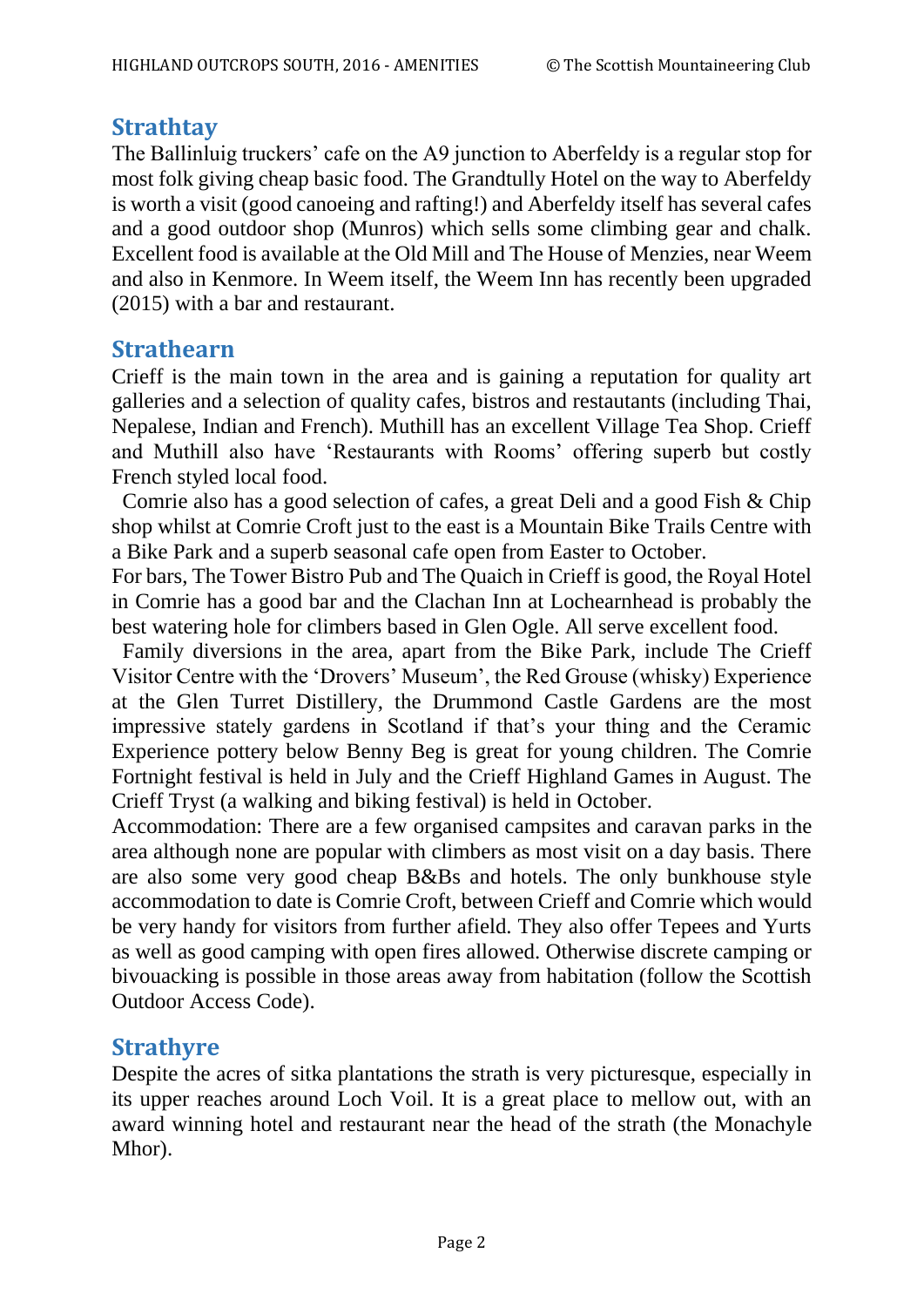Balquhidder church is the resting place of the notorious highland hero Rob Roy. His grave is worth a visit for any non-climbing family members, as is a nearby Bhuddist Retreat.

 The Mhor 84 Motel and tea room (previously called the Kingshouse Hotel) lies on the main A84 road at the junction with the Balquhidder turnoff and offers the same stunning local food as the Monachyle Hotel. There are several ale houses in Strathyre village also offering coffee and cakes.

 Callendar has all the usual facilities including a climbing wall at the MacLaren Sports Centre. For food check out Mhor Fish for the best fish suppers you'll ever taste.

 There is a good caravan and camping site on the southern outskirts of Strathyre, otherwise accommodation is available from B&Bs, hotels and discrete wild camping. At weekends Loch Voil is sometimes overwhelmed by fisherman camping on the shore line and litter, drinking and bad behaviour is becoming a problem!

#### **Fort William Area**

Fort William is branded as the Outdoor Capital of the UK and climbing and mountaineering are integral to the economy of the area, with Ben Nevis and Glen Coe attracting winter climbers from many parts of the world. As a result, Fort William has several outdoor shops including Ellis Brigham's, the original Nevisport (now run by Trespass), Cotswold and Field and Trek.

 If the weather or the midges get too bad, there is a small bouldering wall at Calluna and the Ice Factor in Kinlochleven. The Ice Factor houses the world's first indoor ice climbing wall along with rock climbing walls and a bouldering room. It also has a café, bar and equipment shop and kit is available to hire. There are also approved plans for an indoor climbing centre in Fort William, which may be open by the time this guide is published (Three Wise Monkeys Climbing at the MacIntosh Memorial Church in Fassifern Road).

 Mention should also be made of the excellent mountain biking trails on offer in the area as another bad weather alternative. For downhill trails, both Nevis Range and Glencoe ski centres offer uplift and a number of trails for the brave! Bike hire is available at both and in Fort William itself - Nevis Cycles (01397 705555) and Alpine Bikes (01397 704008).

 There is a limited bus service from Fort William to the Lower Falls, just before the Polldubh Crags. Contact Stagecoach (0871 2002233) for details.

# **Glenfinnan to Mallaig**

A visit to the Mallaig crags is best done with a local overnight stay. The area is essentially remote so wild camping is rarely a problem. The white sands of Morar down by the sea give a delightful setting and an escape from the midges. There are some official campsites, a Youth Hostel near the village of Morar, and a few hotels in the area. Arisaig in particular is a lovely wee spot with a good seafood